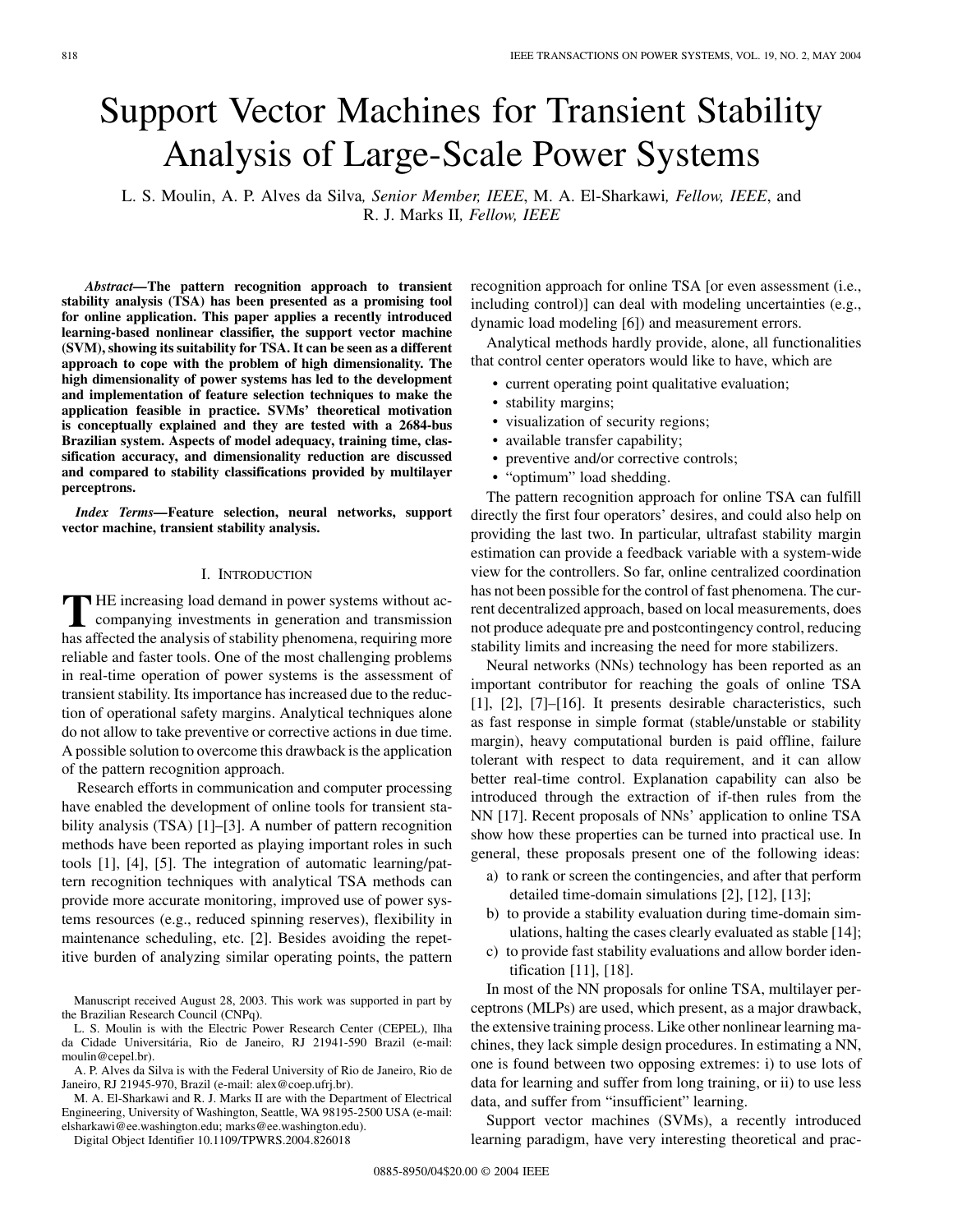tical characteristics [\[19](#page-7-0)], [[20\]](#page-7-0). They rely on so called support vectors (SVs) to identify the decision boundaries between different classes. The SVs are located near the separation surfaces, which are critical to achieve correct classifications. SVMs can map complex nonlinear input/output relationships, and they are very well suited for TSA because the learning focus is on the security border. SVMs are based on a linear machine in a high dimensional feature space, nonlinearly related to the input space, which has allowed the development of somewhat fast training techniques, even with a large number of input variables and big training sets [\[21](#page-7-0)]. Investigations of the application of SVMs to TSA can be found in [\[7](#page-6-0)]–[[10\]](#page-6-0). In the present work, it is shown that SVMs cope with the demands of large power systems' TSA, and how they compare to MLPs.

Feature selection techniques have been previously proposed to make the matter of high dimensionalities easier, especially in TSA, where the power system representation leads to a large number of input features [[16\]](#page-7-0). Feature selection reduces the input dimensionality in order to use as few variables as possible, getting a more concise representation of the power system.

This paper presents the application of MLP and SVM classifiers to the TSA of a real power system, the Brazilian Priba, comprising 2484 buses, 200 generation buses, and 5720 branches. The paper shows how the large input dimensionalities represent a concern in stability classification. The paper also presents a comparison between MLP and SVM models, since the former is used in almost all previous proposals of NN application to TSA. Aspects of model adequacy, training time, classification accuracy, and dimensionality reduction are discussed, may any of the ideas (a), (b), or (c) be pursued.

The structure of the paper is as follows. In Section II, a summarized description of SVM classifiers is sketched considering the conceptual ideas and discussions on advantages and disadvantages. Section III describes the power system used in the tests and how the transient stability data have been collected for the NNs' training. In Section IV, the details about the MLP and SVM training procedures are presented, including the feature selection processing. In Section V, the results of NN stability classifications are presented. Comparisons and discussions about the two models are also carried out. Finally, conclusions are drawn in Section VI.

#### II. SUPPORT VECTOR MACHINE CLASSIFIERS

SVMs are nonlinear models based on theoretical results from the statistical learning theory [\[19](#page-7-0)]. This theoretical framework formally generalizes the empirical risk minimization principle that is usually applied for NN training (i.e., the minimization of the number of training errors). In traditional NN training, several heuristics are applied in order to estimate a classifier with adequate complexity for the problem at hand.

An SVM classifier minimizes the generalization error by optimizing the tradeoff between the number of training errors and the so-called Vapnik-Chervonenkis (VC) dimension, which is a new concept of complexity measure.

A formal theoretical bound exists for the generalization ability of an SVM, which depends on the number of training errors  $(t)$ , the size of the training set  $(N)$ , the VC dimension associated to the resulting classifier  $(h)$ , and a chosen confidence measure for the bound itself  $(\eta)$  [\[19](#page-7-0)]

$$
R < \frac{t}{N} + \sqrt{\frac{h(\ln(2N/h) + 1) - \ln(\eta/4)}{N}} \tag{1}
$$

The risk  $R$  represents the classification error expectation over the entire population of input/output pairs, even though the population is only partially known. This risk is a measure of the actual generalization error and does not require prior knowledge of the data probability density function. Statistical learning theory derives inequality (1) to mean that the generalization ability of an SVM is bound by the right-hand side of (1). This upper limit is valid with probability  $1 - \eta$  ( $0 < \eta < 1$ ). As h increases, the first summand of the upper bound (1) decreases while the second summand increases, so that there is a balanced compromise between the two terms (i.e., training error and complexity), respectively.

Consider a training set  $T = {\{\boldsymbol{x_i}, y_i\}}_{i=1}^N$ , where  $\boldsymbol{x_i}$  is a realvalued *n*-dimensional input vector (i.e.,  $x_i \in R^n$ ) and  $y_i \in R$  $\{+1,-1\}$  is a label that determines the class of  $x_i$ . The SVMs employed for two-class problems are based on hyperplanes to separate the data, as exampled by Fig. 1. The hyperplane (indicated by the dotted line in Fig. 1) is determined by an orthogonal vector  $\boldsymbol{w}$  and a bias  $\boldsymbol{b}$ , which identifies the points that satisfy  $\mathbf{w}^t \cdot \mathbf{x} + b = 0$ . By finding a hyperplane that maximizes the margin of separation  $\rho$ , it is intuitively expected that the classifier will have a better generalization ability. The hyperplane with the largest margin on the training set can be completely determined by the nearest points to the hyperplane. Two such points are  $x_1$  and  $x_2$  in Fig. 1(b), and they are called SVs because the hyperplane (i.e., the classifier) depends entirely on them.

Therefore, in their simplest form, SVMs learn linear decision rules as

$$
f(\mathbf{x}) = \text{sign}(\mathbf{w}^t \cdot \mathbf{x} + b) \tag{2}
$$

so that  $(w, b)$  are determined to classify correctly the training examples and to maximize  $\rho$ .

To show the underlying reason for doing this, consider the fact that it is always possible to scale  $w$  and  $b$  so that

$$
\mathbf{w}^t \cdot \mathbf{x} + b = \pm 1 \tag{3}
$$

for the SVs with

$$
\mathbf{w}^t \cdot \mathbf{x} + b > +1 \quad \text{and} \quad \mathbf{w}^t \cdot \mathbf{x} + b < -1 \tag{4}
$$

for non-SVs. Using the SVs  $x_1$  and  $x_2$  of Fig. 1 and (3), the margin  $\rho$  can be calculated as

$$
\rho = \frac{w^t}{||w||} \cdot (x_2 - x_1) = \frac{2}{||w||}.
$$
 (5)

For linearly separable data, the VC dimension of SVM classifiers can be estimated by [\[19](#page-7-0)]

$$
h < \min\left\{n, \frac{4D^2}{\rho^2}\right\} + 1 = \min\{n, D^2 ||w||^2\} + 1 \quad (6)
$$

where  $D$  is the minimum radius of a ball which contains the training points. For linearly separable data, as shown in Fig. 1,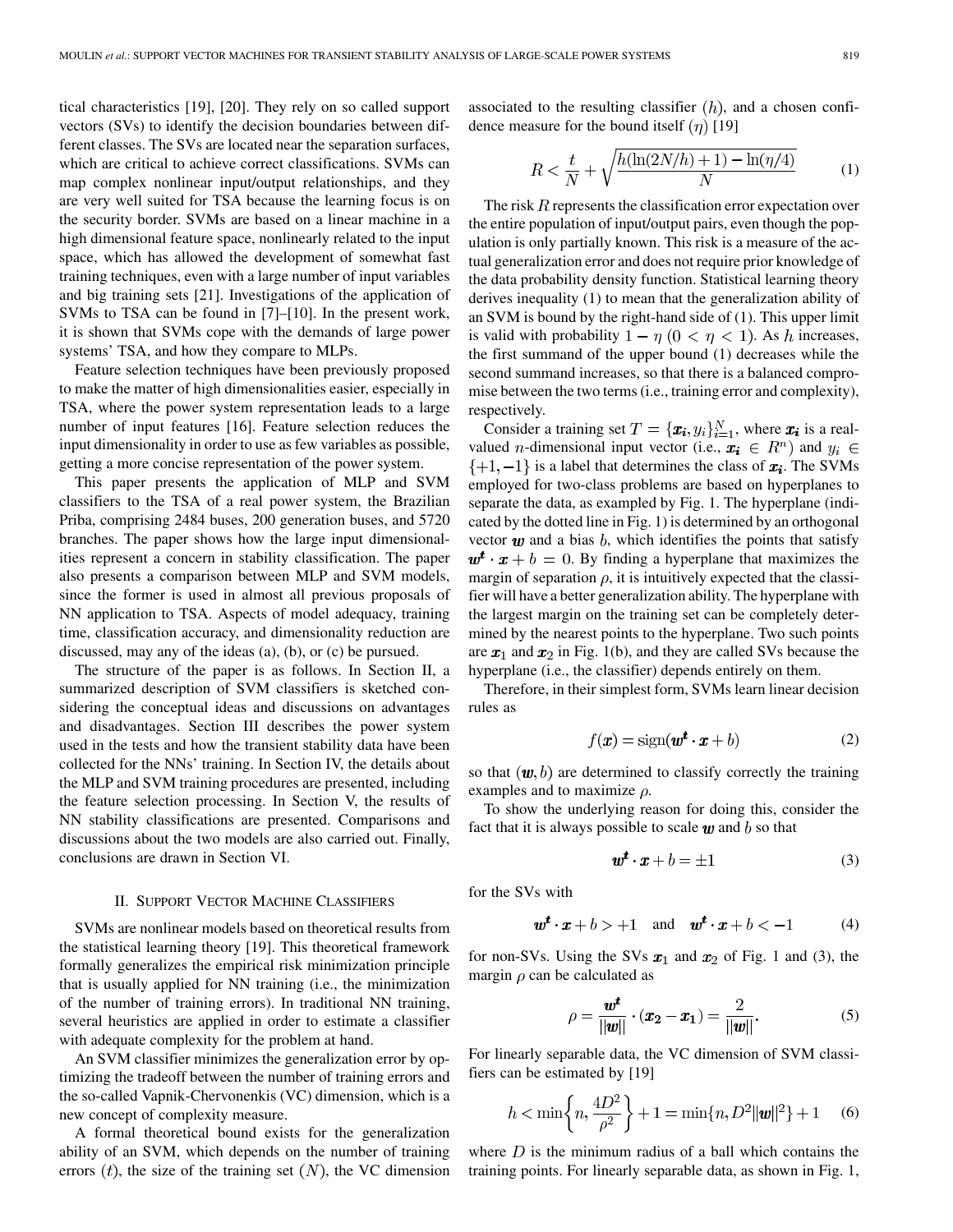

Fig. 1. Maximum margin classifier.

a linear classifier can be found such that the first summand of bound (1) is zero. Therefore, the risk (1) can be reduced by decreasing the complexity of the SVM (i.e., by increasing the margin of separation  $\rho$ , which is equivalent to decreasing  $||w||$ .

As practical problems are not likely to be linearly separable, the linear SVM has been extended to a nonlinear version by mapping the training data to an expanded feature space using a nonlinear transformation

$$
\Phi(\mathbf{x}) = (\phi_1(\mathbf{x}), \dots, \phi_m(\mathbf{x}))^t \in \mathbf{R}^m \tag{7}
$$

where  $m > n$ . Then, the maximum margin classifier of the data in the new space can be determined. With this procedure, the data that are nonseparable in the original space may become separable in the expanded feature space. The next step is to estimate the SVM by minimizing (i.e., maximizing  $\rho$ )

$$
V(\mathbf{w}) = \frac{1}{2}\mathbf{w}^t \cdot \mathbf{w} \tag{8}
$$

subject to the constraint that all training patterns are correctly classified, that is

$$
y_i \cdot \{\boldsymbol{w}^t \cdot \Phi(\boldsymbol{x}_i) + b\} \ge 1, \quad i = 1, \dots, N. \tag{9}
$$

However, depending on the type of nonlinear mapping (7), the training points may not happen to be linearly separable, even in the expanded feature space. In this case, it will be impossible to find a linear classifier that fulfills all of the conditions (9). Therefore, a new cost function is used, instead of (8)

$$
V(\boldsymbol{w}, \varepsilon) = \frac{1}{2} \boldsymbol{w}^t \cdot \boldsymbol{w} + \boldsymbol{C} \sum_{i=1}^N \varepsilon_i
$$
 (10)

where N non-negative *slack* variables  $\varepsilon_i$  are introduced to allow for training errors (i.e., training patterns for which  $y_i \cdot \{w^t \cdot \Phi(x_i) + b\} \geq 1 - \varepsilon_i$  and  $\varepsilon_i > 1$ ). By minimizing the first summand of (10), the complexity of the SVM is reduced, and by minimizing the second summand of (10), the number of training errors is decreased.  $C$  is a preselected positive penalty factor that acts as a tradeoff between the two terms.

The minimization of the cost function (10) leads to a quadratic optimization problem with a unique solution. In fact, the nonlinear mapping (7) is indirectly obtained by the so-called Mercer Kernel functions, which correspond to inner products of data vectors in the expanded feature space

 $K(a, b) = \Phi(a)^t \cdot \Phi(b), a, b \in \mathbb{R}^n$ . Because the SVM formulation ends up with an inner product format (see the Appendix for more details), the Kernel function can substitute the nonlinear mapping (7) wherever it appears. In order for this equivalence to be valid, a Kernel function must satisfy some requirements called Mercer Conditions [\[20](#page-7-0)]. The most commonly used functions are the RBF kernel

$$
K(\mathbf{a}, \mathbf{b}) = e^{\frac{-\|\mathbf{a} - \mathbf{b}\|^2}{\sigma^2}}
$$
(11)

and the polynomial kernel

$$
K(a,b) = (at \cdot b + 1)p
$$
 (12)

where the parameters  $\sigma$  and  $p$  in (11) and (12) must be preset. One important advantage of using a Kernel function instead of the nonlinear mapping (7) is that some of its key aspects like representation, complexity, and generalization capability become highly dependent on a few control parameters, as will be shown later. Another important advantage is related to the computational complexity of the large expanded dimension space  $R^m$ . For example, the polynomial kernel (12) corresponds to a nonlinear expanded space of dimension  $m = \begin{pmatrix} n+p \\ n \end{pmatrix}$ , and the features  $\phi_j(x), j = 1, \ldots, m$ , represent all of the monomials of the original input vector up to and including degree  $p$ . In power systems, where  $n$  is typically large,  $m$  would become computationally intractable. However, by substituting the nonlinear mapping by the Kernel function, all calculations are performed in the original input space dimension.

In summary, a nonlinear mapping (7) can be indirectly defined by a Kernel function [i.e., there is no need for specifying (7)], for example (11) or (12). Overfitting problems in the expanded feature space are overcome by implicit generalization control in the learning process. The parameters  $\sigma$  and  $p$  affect how sparse and easily separable the data are in the expanded feature space, and consequently, they affect the complexity of the resulting SVM classifier and the training error rate. The parameter  $C$  also affects the model complexity. Currently, there is no indication, besides trial and error, on how to set  $C$ , to choose the best Kernel function, and to set the Kernel parameters. In practice, a range of values has to be tried for  $C$  and for the Kernel parameters, and then the performance of the SVM classifier is estimated for each of these values (and Kernel functions). Details on the minimization of (10) and the SVM architecture are shown in the Appendix.

# III. POWER SYSTEM DESCRIPTION AND DATA SET GENERATION

The power system used for TSA tests is a subsystem of the Brazilian southeast grid, which is located in the region with the largest power consumption in the country. The system is basically formed by the hydroelectric plants along Paranaíba and Grande rivers, and by the power grid around these plants. This so-called "Priba System" has 2484 buses, 200 generation buses, and 5730 branches, including 26 major 750-kV, 500-kV, and 345-kV transmission lines and transformers connecting the generation plants to load centers and to other subsystems.

The transient stability studies assume that 14 of the major branches become unavailable due to maintenance scheduling,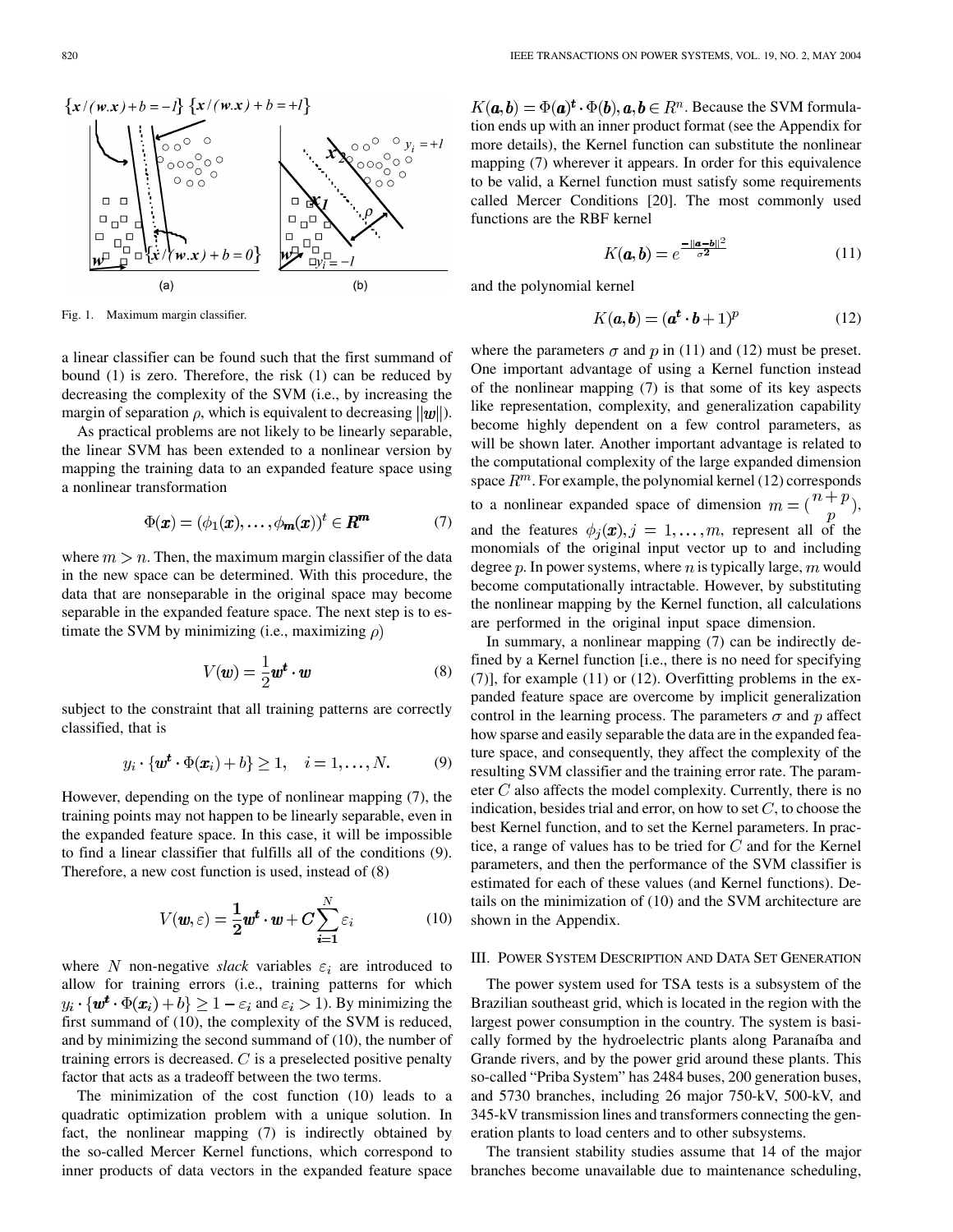one at a time. For each major branch outage for maintenance scheduling, single contingencies are assumed in nine other major branches. The contingencies consist of three-phase short-circuits, which are cleared by tripping the corresponding line. Three load levels (light, medium, and heavy) have been simulated, besides the combinations of different generation dispatches and power exchanges between subsystems. These base cases for TSA have been simulated in the time domain, and each one has been classified as stable or unstable. With this procedure, 994 training patterns and 248 test patterns have been obtained. The TSA data set has a large percentage of stable cases, with the ratio of stable to unstable cases of approximately 10:1.

It is important to clarify that the data used in this work have not been produced for estimating the proposed classifiers. In fact, the simulations were performed during operational studies for an electric utility, without any specific concern regarding the classifiers' design. These studies include the specialists' knowledge about the list of the most important contingencies, the most important variables, typical operating conditions, the required accuracy in power system modeling, etc., which represent the utility's expertise as far as offline TSA is concerned. All of this knowledge, which has been considered and included in the training set, makes up the necessary information to be learned by a NN. This kind of data is usually available in electric utilities, and this paper intends to show that useful classifiers can be obtained from it without any other data requirement.

However, as power systems are planned to operate most of the time under stable conditions, operational studies usually generate highly unbalanced classes. This unbalance between the stable and unstable classes can be troublesome for some classifiers.

Based on the approach developed in [[9\]](#page-6-0)–[\[11](#page-6-0)], and [\[16](#page-7-0)], the following input variables have been chosen to describe the power system operating point and the applied fault: active and reactive power at selected generation buses before fault occurrence; active and reactive power flows on the 26 major branches before fault occurrence; and a binary coding for the nine faults under analysis. The output variable has been chosen to be the two classes of interest: stable  $(+1)$  or unstable  $(-1)$ .

Taking into account the generation buses that yielded relevant information (i.e., significant variation on the generated power), 224 input variables have been preselected. Topology information is implicitly informed by the branches' power flow variables ("no flow" means an open line).

## IV. NEURAL NETWORKS TRAINING

This section presents details about the MLP and SVM training procedures, including the feature selection processing.

### *A. Multilayer Perceptron Training*

The MLPs have been trained by the Stuttgart NNs Simulator [\[22](#page-7-0)], which is a free software developed in C. The back-propagation training with adaptive learning and momentum rates, and cross-validation have been used. Cross-validation has been performed by randomly splitting the original training set and



Fig. 2. MLP training on TSA data set.

reserving 20% of its patterns for validation. The random splitting was repeated at every 50 epochs (one epoch is one training cycle for which all training patterns have been presented to the NN once), when the training and validation errors were also calculated in order to monitor their behavior and to stop training earlier (i.e., before overfitting).

It has been noticed that during the entire training process, the false dismissal rate (rate of unstable cases assigned to the stable class) is high and the false alarm rate (rate of stable cases assigned to the unstable class) is close to zero, which is highly undesirable. The training set unbalance between the two classes of interest damages the MLP classifier estimation, because it overfits the stable data. An example of this overfitting is in Fig. 2, which presents the classification performance during the MLP training process. When training is terminated, after 1000 epochs  $(20 \times 50)$ , all of the errors are false dismissals. The error rate is the sum of the false dismissal and false alarm rates.

To try to avoid overfitting the stable data and to decrease the false dismissal rates, a new training procedure has been performed. An augmented training set has been devised with the ratio between stable and unstable patterns artificially modified. A 1:1 ratio has been set by adding copies of unstable training patterns to the original training set and the results on the test set will be presented in Section V.

## *B. SVM Training*

The SVM classifier is based on a subset of the training patterns, the support vectors, located at the separation region between the two classes. The SVs define the largest possible margin of separation. Two different kernel functions have been used, the RBF kernel (11) and the Polynomial kernel (12). The parameters C (10),  $\sigma$  (11), and p (12) have been searched heuristically, trying to achieve the best generalization capacity. The software  $SVM$ <sup>light</sup> [[21\]](#page-7-0), developed in C, has been used for training and testing the SVM models.

The SVM training process consists of a quadratic optimization problem in which the support vectors represent the minimum solution. The use of an augmented training set as in the MLP training is not appropriate because of linear dependencies in the constraints. Instead, to account for the training set unbalance, different values for  $C$  can be used. A large value of  $C$  for the unstable patterns and a small value for the stable ones have been adopted during the training process (the corresponding values of  $C$  have been multiplied by 0.1 for the stable training patterns). In this way, the optimization process emphasizes the minimization of the unstable patterns training errors. Different values for  $C$  and for the parameter  $p$  have been tried.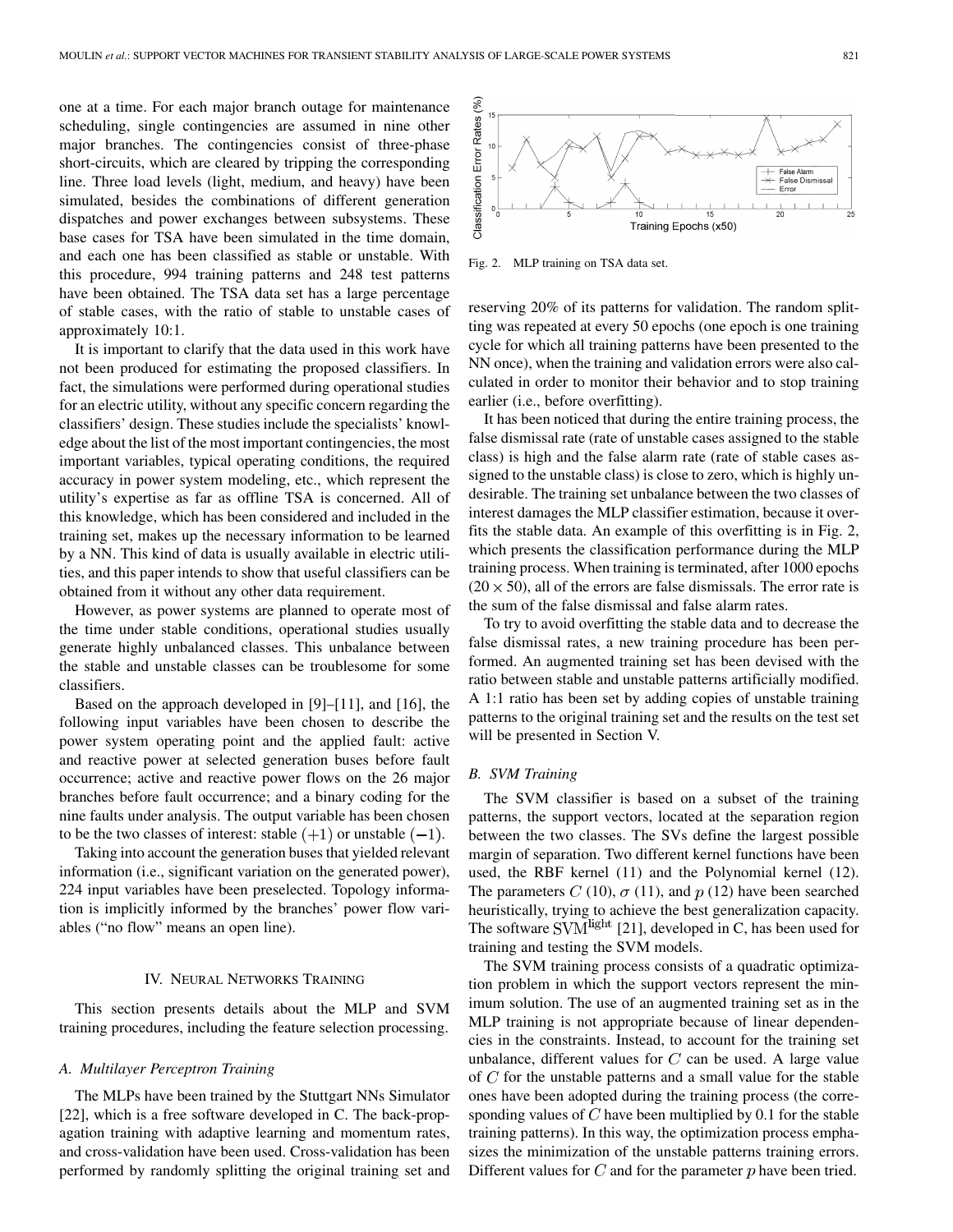The RBF kernel SVMs have not shown satisfactory results, because in the test set they have maximum false dismissal rate and 0% of false alarm rate, no matter the values of the parameters. On the other hand, polynomial kernel SVMs have been trained successfully, and the results of their performance on the test set will be presented in Section V.

# *C. Feature Selection*

Because of the high dimensionality of the input space, feature selection techniques have also been applied to achieve a more concise representation of the power system and overcome the curse of dimensionality.

According to the notation introduced in Section II, a classification task in two groups is represented by ordered pairs  $(x_i, y_i)$ in the training set  $T = {\{\boldsymbol{x_i}, y_i\}}_{i=1}^N$ , where  $\boldsymbol{x_i}$  represents the operating point and  $y_i \in \{+1, -1\}$  denotes the security index of that point. The main objective of a feature selection technique is to generate a d-dimensional feature vector f where  $d < n$ . The " $d$ " selected features represent the original data in a new training set  $T' = \{f_i, y_i\}_{i=1}^N$ .

If the feature selection is successful, a point in  $R<sup>d</sup>$  can be assigned to one of the two classes with minimum error. Two feature selection techniques are used in this work, as presented in [\[16](#page-7-0)]: sequential search and genetic algorithms (GAs). Reductions on the data set dimensionality from  $n = 224$  to  $d =$  $150, 100$ , and  $50$  have been tested.

#### V. RESULTS AND DISCUSSIONS

The following comparison between MLP and SVM models results from an extensive search over their parameters and the number of input variables  $(n \text{ and } d)$ . The classifiers have been initially trained to achieve low classification error rates. After that, the ones having the lowest false dismissal rates have been picked.

Taking  $\bar{y}$  as the NN output (stability condition estimated by the NN), notice that the output range of the MLP model is  $[-1, +1]$ , whereas the output range of the SVM model is  $[-\infty, +\infty]$ . Operating points close to the stability border (outputs close to zero) indicate a dangerous situation, even if they are on the stable side, and deserve similar treatment as the unstable points. Therefore, besides stable and unstable, it is useful to take a third stability classification, according to the classifiers' outputs  $\bar{y}$ . A high risk range is devised near the 0 classification threshold, and if  $\bar{y}$  falls within this range, the point is classified as "high risk" (to mean it is not considered stable nor unstable). For the SVM classifier, points with output values in the range  $[0, +1]$  are natural candidates for high risk cases, because they are located between the support vectors of different classes and near the classification border.

Taking these considerations into account, the results of the two classifiers on the test set are presented in Table I. Column (2) shows the classification results with the high risk range  $[0, +1]$ for the SVM with 224 inputs,  $C = 1000$  and  $p = 2$ . The false dismissal cases occur when  $\bar{y} > +1$  and  $y \le 0$ . The false alarm cases occur when  $\bar{y} \le 0$  and  $y > +1$ . The high risk cases occur whenever  $0 < \bar{y} \le +1$ . The error rate is the sum of the false dismissal and false alarm rates. The total error, false dismissal,

TABLE I SVMS AND MLPS PERFORMANCES ON THE TEST SET

| (1)              | (2)            | (3)            | (4)        | (5)        | (6)        |
|------------------|----------------|----------------|------------|------------|------------|
| <b>Model</b>     | <b>SVM</b>     | <b>SVM</b>     | <b>MLP</b> | <b>MLP</b> | <b>MLP</b> |
| Feature          |                |                | GA         | GA         | GA         |
| <b>Selection</b> |                |                |            |            |            |
| No. of           | 224            | 224            | 150        | 150        | 150        |
| <b>Inputs</b>    |                |                |            |            |            |
| C                | 1000           | 1000           |            |            |            |
| $\mathbf{p}$     | $\overline{2}$ | $\overline{2}$ |            |            |            |
| <b>SVs</b>       | 168            | 168            |            |            |            |
| <b>Hidden</b>    |                |                | 15         | 15         | 15         |
| <b>Neurons</b>   |                |                |            |            |            |
| <b>Training</b>  | 18.6           | 18.6           | 46.7       | 46.7       | 46.7       |
| Time             | cpu s          | cpu s          | cpu min    | cpu min    | cpu min    |
| <b>Error</b>     | 5.6            | 4.8            | 14.9       | 14.1       | 14.1       |
| Rate $(\% )$     |                |                |            |            |            |
| F. Dismissal     | 0.8            | $\mathbf{0}$   | 3.2        | 2.4        | 2.4        |
| Rate $(\% )$     |                |                |            |            |            |
| F. Alarm         | 4.8            | 4.8            | 11.7       | 11.7       | 11.7       |
| Rate $(\%)$      |                |                |            |            |            |
| <b>High Risk</b> | 14.1           | 27.0           | 3.23       | 35.5       | 36.3       |
| Rate $(\% )$     |                |                |            |            |            |
| <b>High Risk</b> | [0, 1]         | [0, 1.6]       | [0, 0.75]  | [0, 0.85]  | [0, 0.95]  |
| Range            |                |                |            |            |            |

and false alarm rates are calculated as a percentage of 248 test patterns (225 stable and 23 unstable). Results with a more conservative high risk range  $[0, +1.6]$  are shown in column (3) of Table I for the same SVM classifier, where the performance rates are calculated like the case represented by column (2).

For the MLP classifier with 150 inputs selected by the GA, arbitrarily large high risk ranges  $[0, +0.75]$ ,  $[0, +0.85]$ , and  $[0, +0.95]$  have been defined, and the results are shown in columns (4), (5), and (6) of Table I, respectively. The performance rates have been calculated according to each high risk range, just as explained for the SVM model.

The use of such high risk ranges is well known in NN applications to TSA, where false dismissal rates must be very close to 0%. There is a clear compromise between the high risk ranges and the false dismissal rates, because one increases as the other decreases. In a contingency screening application, by taking the SVM classifier criterion of column (3) instead of the one in column (2), one would favor reliability and would conservatively accept  $(27\% - 14.1\% = 12.9\%$  more high risk cases. Although most of these would be stable cases, they could start up preventive actions or detailed stability simulations, depending on the specific approach taken. As the high risk range is increased, the classifier becomes more reliable (i.e., with lower false dismissal rate), but less effective in screening out true stable cases. The false dismissal rate would decrease from 0.8% to 0% and both classifiers of columns (2) and (3) have good performances. The decision about which one to take is a project decision. The conceptual description of high risk cases for the SVMs leads to a comprehensive definition of high risk ranges, whose validity is confirmed in practice by the results presented in Table I.

By taking the MLP of column (5) instead of the one of column (4), the false dismissal rate would decrease from 3.2% to 2.4%. However, it cannot be lowered further, even by setting a very large upper limit for the high risk range, as it is shown in column (6) of Table I.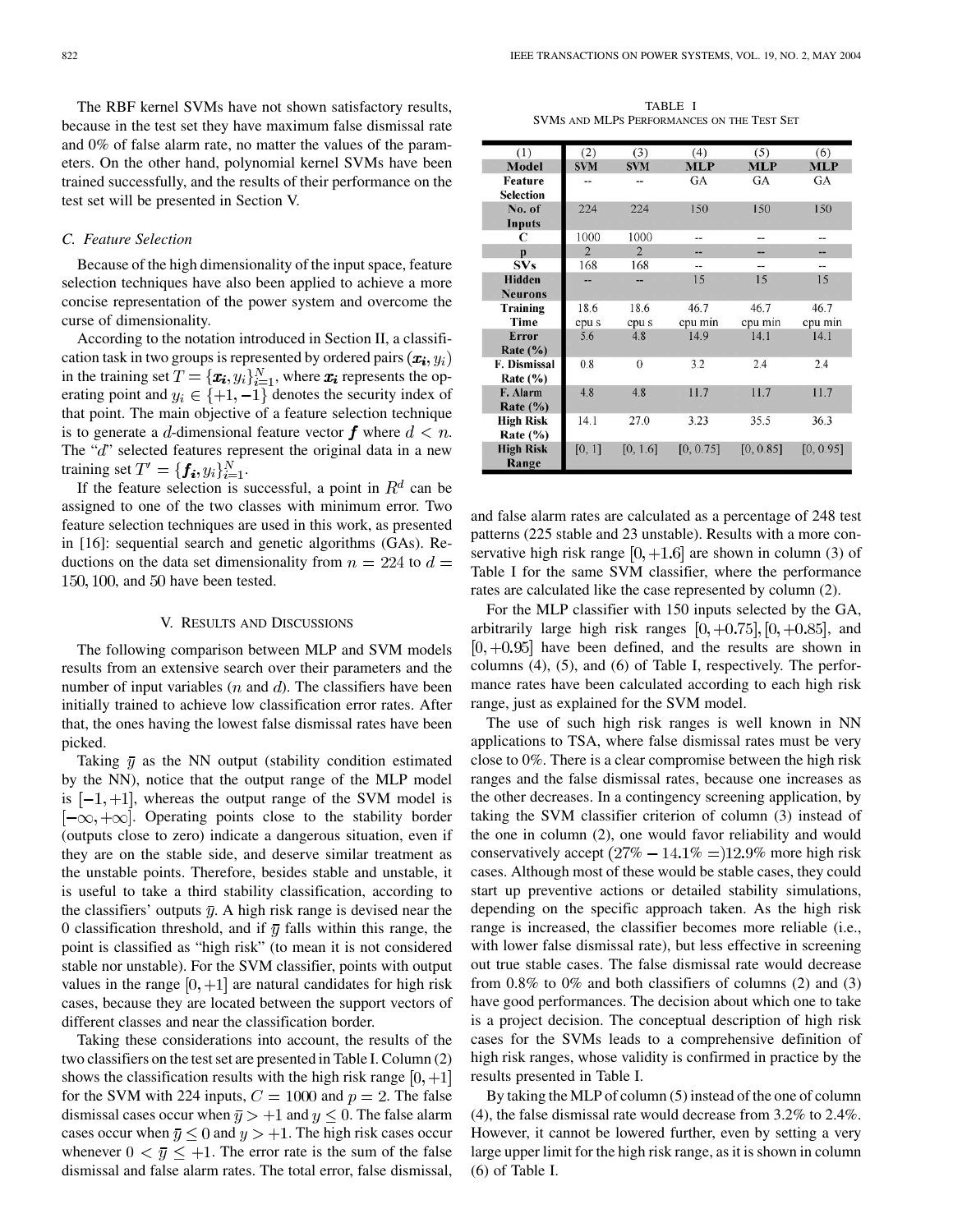A false dismissal rate of  $0.8\%$  (2/248) on the test set means that  $8.7\%$  ( $2/23$ ) of the unstable patterns in the test set have been misclassified. A false dismissal rate of  $2.4\%$  (6/248) means that  $26.1\%$  (6/23) of the unstable patterns in the test set have been misclassified.

For the MLP, feature selection allows a gain in generalization resulting from the dimensionality reduction, despite the loss of information due to the discarded variables. However, the best MLPs offer no competition to the best SVMs. Surprisingly, the dimensionality reduction does not provide any improvement to the overall performance of the SVMs, if compared to the ones estimated with the original inputs.

Table I also shows the training times in cpu seconds and cpu minutes, run in an 850-MHz PC. The SVM training time is lower than the MLP training by one order of magnitude. It is worth noting that the training set size is not large compared to the number of MLP parameters. In fact, larger training sets would be recommended for a better representation of the power system behavior, though the relationship between the computational burden and the training set cardinality is inconvenient when employing backpropagation learning.

The number of SVs (168) determines the number of free parameters of the SVM classifier [see Fig. 4 and (15) in the Appendix, and recall that  $\alpha_i > 0$  only for the SVs]. That helps to understand why a training set with 994 patterns only is enough to estimate an SVM with good performance, despite the large number of input variables. The results show how the SVM models can take advantage of a stability study database already available in a control center. Their performance could continuously improve during the online TSA process by adding new operating conditions to the training set.

The SVM performance stems from its capacity to generalize well from the available training data, which is related to an "implicit" feature selection ability. In order to make that clear, take the receiver operating characteristic (ROC) curves, shown in Fig. 3. This graph presents false dismissal rates on the horizontal axis and detection rates on the vertical axis. The detection rate is just an indirect measure of the false alarm rate, calculated by subtracting it from 100% (without considering the high risk range, that is, when the classification threshold is zero). Each ROC curve in Fig. 3 corresponds to SVMs trained with the indicated input variables and different values of  $p$ . For each curve, a specific value of  $C$  has been chosen to the best possible ROC, which is the one having the points with the lowest false dismissal rates coupled with the highest detection rates. ROC curves cannot be drawn for the MLPs, because there is no parameter to control the relationship between false alarm and false dismissal rates. The number of factors that affect an MLP's performance are large and inter-related.

The "best" curve in Fig. 3 is from 224 inputs. As the number of input variables decreases, the curves get "worse," which is an indication of loss of discrimination capability as variables are discarded from the original input set. On the other hand, it is also an indication of how good the SVMs can be on the high dimensional original space. That means, embedded in the learning process of an SVM there is an automatic feature selection, which prevents it from being trapped by the curse of dimensionality on the expanded feature space.



Fig. 3. Polynomial SVM ROC curves for different input sets.

Fig. 3 also shows that the parameters  $C$  and  $p$  can be used to control the relationship between the number of false dismissals and false alarms. For a specific value of  $C$ , it is possible to move the SVM classifier to the left of the ROC curve as much as desired to achieve lower false dismissal rates, at the expense of larger false alarm rates. This procedure gives some inspiration on a structured way to design an SVM classifier for TSA. For a selected Kernel function:

- a) perform a fine search over the values of  $C$  and of the Kernel parameter, and draw ROC curves for them;
- b) choose the curve with the "best" RO characteristic (the one having points with the largest ratios between detection rates and false dismissal rates);
- c) choose the point in the "best" ROC curve with the largest ratio between detection and false dismissal rates;
- d) pick the values of  $C$  and of the Kernel parameter that correspond to the point chosen in (c);
- e) choose a high risk range that provides acceptable false dismissal rate for the classifier estimated from (d).

#### VI. CONCLUSION

This paper shows that SVMs fit the TSA task for large power systems. They provide a different strategy to tackle the curse of dimensionality. The SVMs performed better when the complete set of input variables was used, which confirms, in practice, their implicit feature selection capability and the validity of the theoretical developments on generalization control. The SVM learning machine allows a deep understanding of its practical implications, which can be used to devise structured design practices for the model.

The sparsity reduction of the data has turned the training process into an easier task for MLPs. However, the MLPs performance (3.2% of false dismissal rate, 11.7% of false alarm rate, and 3.23% of high risk rate) is not as good as the SVMs (0.8% of false dismissal rate, 4.8% of false alarm rate, and 14.1% of high risk rate). It has been shown that stability studies databases already available in electric utilities, containing specialists' knowledge, can be used in NN-based TSA as a good starting point.

Future work will focus on dynamic features. The majority of work about TSA, based on the pattern recognition approach,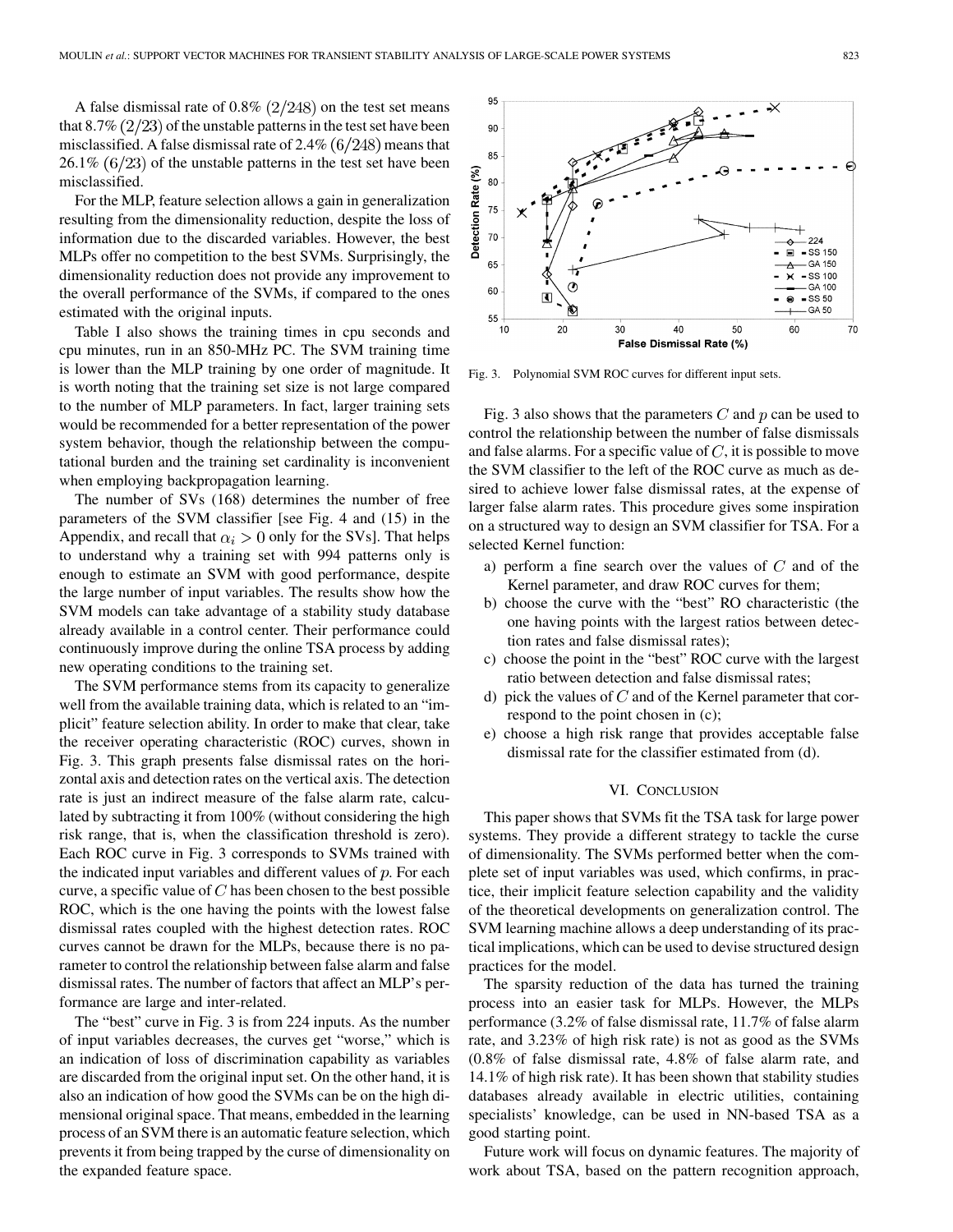<span id="page-6-0"></span>has focused the analysis on prefault static features. With the popularization of synchronized phasor measurements acquisition systems (phase angle monitors), loss of synchronization can be predicted, in real time, based on postfault phasor measurements (i.e., speed and acceleration at each generation bus are calculated from the synchronized phasor measurements) [[23\]](#page-7-0). Therefore, the next generation of transient stability assessment tools will be allowed to move from preventive countermeasures (contingency analysis on prefault operating points) to corrective control.

Another promising idea for online TSA of large-scale power systems is the hybrid approach based on direct-type methods coupled with detailed time simulation [\[24\]](#page-7-0). In this approach, NNs can be used as filters to discard stable contingencies in a very fast way.

#### **APPENDIX**

The computation of the decision boundary of an SVM  $f(\mathbf{x}) =$  $sign(\mathbf{w}^t \cdot \Phi(\mathbf{x}) + b)$  for the nonseparable case consists in solving the following optimization problem:

minimize: 
$$
V(\mathbf{w}, \varepsilon) = \frac{1}{2} \mathbf{w}^t \cdot \mathbf{w} + C \sum_{i=1}^N \varepsilon_i
$$
  
\nsubject to:  $y_i \cdot {\mathbf{w}^t \cdot \Phi(\mathbf{x}_i) + b} \ge 1 - \varepsilon_i, \quad i = 1, ..., N$   
\n $\varepsilon_i \ge 0, \quad i = 1, ..., N.$  (13)

Instead of solving (13) directly, it is much easier to solve the dual problem (14), in terms of the Lagrange multipliers  $\alpha_i$ 

$$
\text{minimize } W(\alpha)
$$

$$
= -\sum_{i=1}^{N} \alpha_i + \frac{1}{2} \sum_{i=1}^{N} \sum_{j=1}^{N} y_i y_j \alpha_i \alpha_j \Phi(\boldsymbol{x_i})^t \cdot \Phi(\boldsymbol{x_j})
$$
  

$$
= -\sum_{i=1}^{N} \alpha_i + \frac{1}{2} \sum_{i=1}^{N} \sum_{j=1}^{N} y_i y_j \alpha_i \alpha_j K(\boldsymbol{x_i}, \boldsymbol{x_j})
$$
(14)

subject to: 
$$
\sum_{i=1} y_i \alpha_i = 0 \text{ and } 0 \le \alpha_i \le C, \quad i = 1..., N
$$

which is a quadratic optimization problem. From the solution,  $\alpha_i, i = 1, \ldots, N$  of (14), the decision rule  $f(\mathbf{x})$  can be computed as

$$
f(\mathbf{x}) = \mathbf{w}^t \cdot \Phi(\mathbf{x}) + b = \sum_{i=1}^N \alpha_i y_i \Phi(\mathbf{x_i})^t \cdot \Phi(\mathbf{x}) + b
$$

$$
= \sum_{i=1}^N \alpha_i y_i K(\mathbf{x_i}, \mathbf{x}) + b.
$$
(15)

The training points with  $\alpha_i > 0$  are the SVs, and (15) depends entirely on them. The threshold  $b$  can be calculated using  $(3)$ , which is valid for any SV

$$
b = y_{\text{SV}} - \sum_{i=1}^{N} \alpha_i y_i K(\pmb{x_i}, \pmb{x_{\text{SV}}}).
$$
 (16)

An SVM can be represented as in Fig. 4, where the number of units  $K(\mathbf{x}, \mathbf{x_i})$  is determined by the number of SVs.



Fig. 4. SVM architecture.

## ACKNOWLEDGMENT

The authors would like to thank the researchers at GESIS Lab, UNIFEI (Federal University at Itajubá, Brazil), for making the Transient Stability studies used in this paper available. They would also like to thank the reviewers for their valuable comments and questions, which helped to improve this work.

## **REFERENCES**

- [1] L. A. Wehenkel, *Automatic Learning Techniques in Power Systems*. Norwell, MA: Kluwer, 1998.
- [2] J. L. Jardim, C. A. da S. Neto, A. P. A. da Silva, A. C. Zambroni de Souza, D. M. Falcão, C. L. T. Borges, and G. N. Taranto, "A unified online security assessment system," in *Proc. CIGRÉ*, Paris, France, Aug. 2000.
- [3] Y. Mansour, E. Vaahedi, A. Y. Chang, B. R. Corns, B. W. Garrett, K. Demaree, T. Athay, and K. Cheung, "B. C. Hydro's on-line transient stability assessment (TSA) model development, analysis, and post-processing," *IEEE Trans. Power Syst.*, vol. 10, pp. 241–250, Feb. 1995.
- [4] D. J. Sobajic, Y.-H. Pao, and M. Djukanovic, "Neural networks for assessing the transient stability of electric power systems," *Neural Networks Applications in Power Systems*, pp. 255–294, 1996.
- [5] R. Fischl, D. Niebur, and M. A. El-Sharkawi, "Security assessment and enhancement," in *Artificial Neural Networks with Applications to Power Systems*, M. A. El-Sharkawi and D. Niebur, Eds., 1996, ch. 9, pp. 104–127. IEEE Catalog no. 96TP112-0.
- [6] A. P. A. da Silva, C. Ferreira, G. L. Torres, and A. C. Z. de Souza, "A new constructive ANN and its application to electric load representation," *IEEE Trans. Power Syst.*, vol. 12, pp. 1569–1575, Nov. 1997.
- [7] A. E. Gavoyiannis, D. G. Vogiatzis, and N. D. Hatziargyriou, "Dynamic security classification using support vector machines," in *Proc. IEEE Int. Conf. Intell. Syst. Applicat. Power Syst.*, Budapest, Hungary, June 2001, pp. 271–275.
- [8] A. E. Gavoyiannis, D. G. Vogiatzis, D. P. Georgiadis, and N. D. Hatziargyriou, "Combined support vector classifiers using fuzzy clustering for dynamic security assessment," in *Proc. Power Eng. Soc. Summer Meeting*, vol. 2, 2001, pp. 1281–1286. 2001.
- [9] L. S. Moulin, A. P. A. da Silva, M. A. El-Sharkawi, and R. J. Marks II, "Support vector and multilayer perceptron neural networks applied to power systems transient stability analysis with input dimensionality reduction," in *Proc. IEEE Power Eng. Soc. Summer Meeting*, Chicago, IL, July 2002.
- [10]  $\frac{100}{100}$ , "Neural networks and support vector machines applied to power systems transient stability analysis," *Int. J. Eng. Intell. Syst.*, vol. 9, no. 4, pp. 205–211, Dec. 2001.
- [11] I. N. Kassabalidis, M. A. El-Sharkawi, R. J. MarksII, L. S. Moulin, and A. P. A. da Silva, "Dynamic security border identification using enhanced particle swarm optimization," *IEEE Trans. Power Syst.*, vol. 17, pp. 723–729, Aug. 2002.
- [12] Y. Mansour, E. Vaahedi, and M. A. El-Sharkawi, "Dynamic security contingency screening and ranking using neural networks," *IEEE Trans. Neural Networks*, vol. 8, pp. 942–950, July 1997.
- [13] Y. Mansour, A. Y. Chang, J. Tamby, E. Vaahedi, and M. A. El-Sharkawi, "Large scale dynamic security screening and ranking using neural networks," *IEEE Trans. Power Syst.*, vol. 12, pp. 954–960, May 1997.